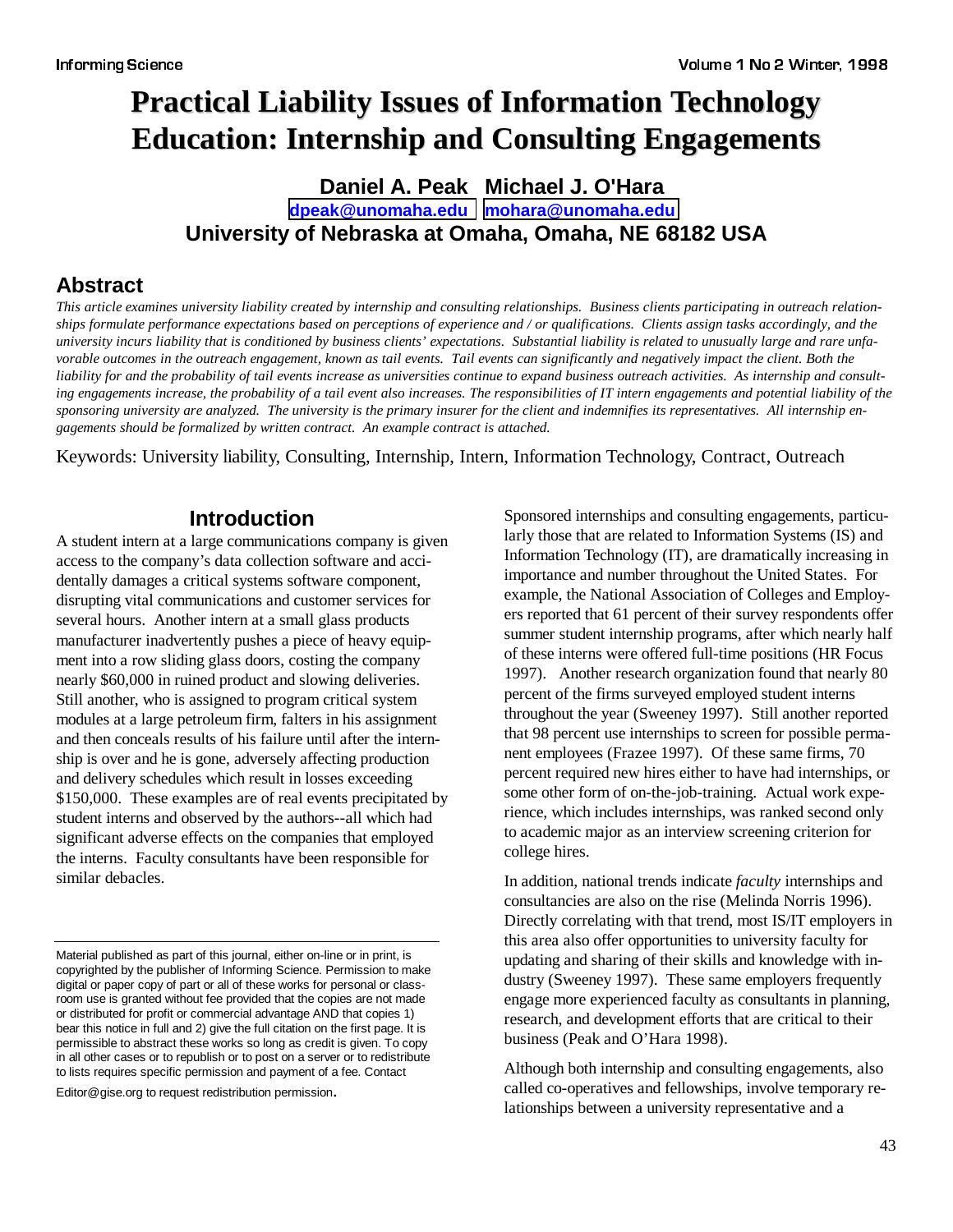business, interning implies a different experience level than consulting. That is, interning generally involves a relatively inexperienced individual, while consulting features an experienced individual. Interns (a.k.a. "co-op students") can be either students or faculty, while consultants (a.k.a. "fellows") are almost always university faculty members.

# **The Source of University Liability**

Businesses involved in university outreach relationships formulate business performance expectations based on how experienced or qualified they perceive the intern or consultant to be (Guttmann 1976). As a result, the university incurs liability that is conditioned by business clients' expectations. This article discusses the liability incurred by these university-sponsored relationships with the business community and gives practical examples, as well.

#### **General Expectations and Benefits Concerning Interns**

Interns are very different from consultants. An intern is expected to be a novice while a consultant is expected to be an expert, regardless of whether he/she holds student or faculty status (Kelley 1981; King 1995). Also, by definition, the internship exists so that the intern may acquire experience he/she is lacking (Melinda Norris 1996). According to the authors' University's guidelines, interning is a vehicle for individuals to acquire practical experience in an area where they have received academic training (IS&T Internship Guidelines 1996; IS&T Program Proposal 1995; UNO Undergraduate Catalog 1996; AACSB 1996). Using these concepts, the parties involved in an interning relationship will expect the student or faculty intern to be educated but to possess only general skills or knowledge about the tasks at hand. Consequently, the intern is expected to be relatively inexperienced in specific skills about those tasks.

The various parties participate in the outreach relationship for the benefits they receive. For instance, both student and faculty interns benefit because they increase their market value while they increase their business experience by working in a real-world environment (Balakrishnan, *et al.* 1995). Conversely, businesses that engage them benefit by obtaining the services of quality, relatively low-cost individuals (Kaplan, 1994). We will discuss these and other benefits in greater depth below.

### **General Expectations and Benefits Concerning Consultants**

44 Faculty consultants can be either independent or universitysponsored. This article deals with the latter category. Parties involved in a consulting relationship typically expect a consultant to possess specific, significant and relevant skills or knowledge about the tasks at hand (Guttmann 1976; Kaye 1994). Like interns, consultants who are simultaneously employed as university faculty also benefits from business experience gained working in a real-world environment. However, since consultants are already experienced, they often consult *primarily* for research and/or monetary compensation (George Norris 1996). Again, businesses that engage consultants benefit by obtaining the services of quality, relatively low-cost individuals, as well as numerous other benefits.

However, despite the many benefits of interning and consulting, relationships between a university's representatives and a client business incur liability to both parties. In this article, we focus on the liability incurred by a sponsoring university and its representatives who are involved in interning and consulting activities.

### **The Concept of Liability and Insurance**

Liability is the legal responsibility of a liable party to compensate an injured party for loss suffered due to the liable party's acts or omissions (Weinstein 1988). Most people think of liability as resting entirely with a defendant. However, in situations where the plaintiff's acts also contribute to the harm, liability also may rest with the plaintiff. People who *perceive* liability exposure have a strong incentive to purchase insurance.

 With a contract of insurance, the insurer bonds the insured's liability in exchange for payment of a policy premium. The insurer is obliged to provide protection to the insured, while the insured has the legal obligation to pay the premium and behave responsibly. Accordingly, the university provides protection for its representative who, renders services on behalf of the university. Therefore, the university may be held liable for acts of its interns and consultants. Liability is especially likely when the individual materially contributes to large losses (i.e., tail events), such as calamities caused to the client business' strategic planning process or to major changes in its IT infrastructure. The university and the client business both may share responsibility because both should have a degree of control over the intern.

# **Relative Insurability of the Consultant**

We begin our discussion of university liability by examining the insurability of the university-affiliated IT consultant, which is a general case of the intern. Figure 1 represents the relative insurability of the university consultant. The vertical axis continuum shows that a business client expects the consultant to deliver an increasing level of performance, commensurate with an increasing level of knowledge perceived by the client. There two divisions of knowledge across this vertical continuum are: 1) Partial Knowledge,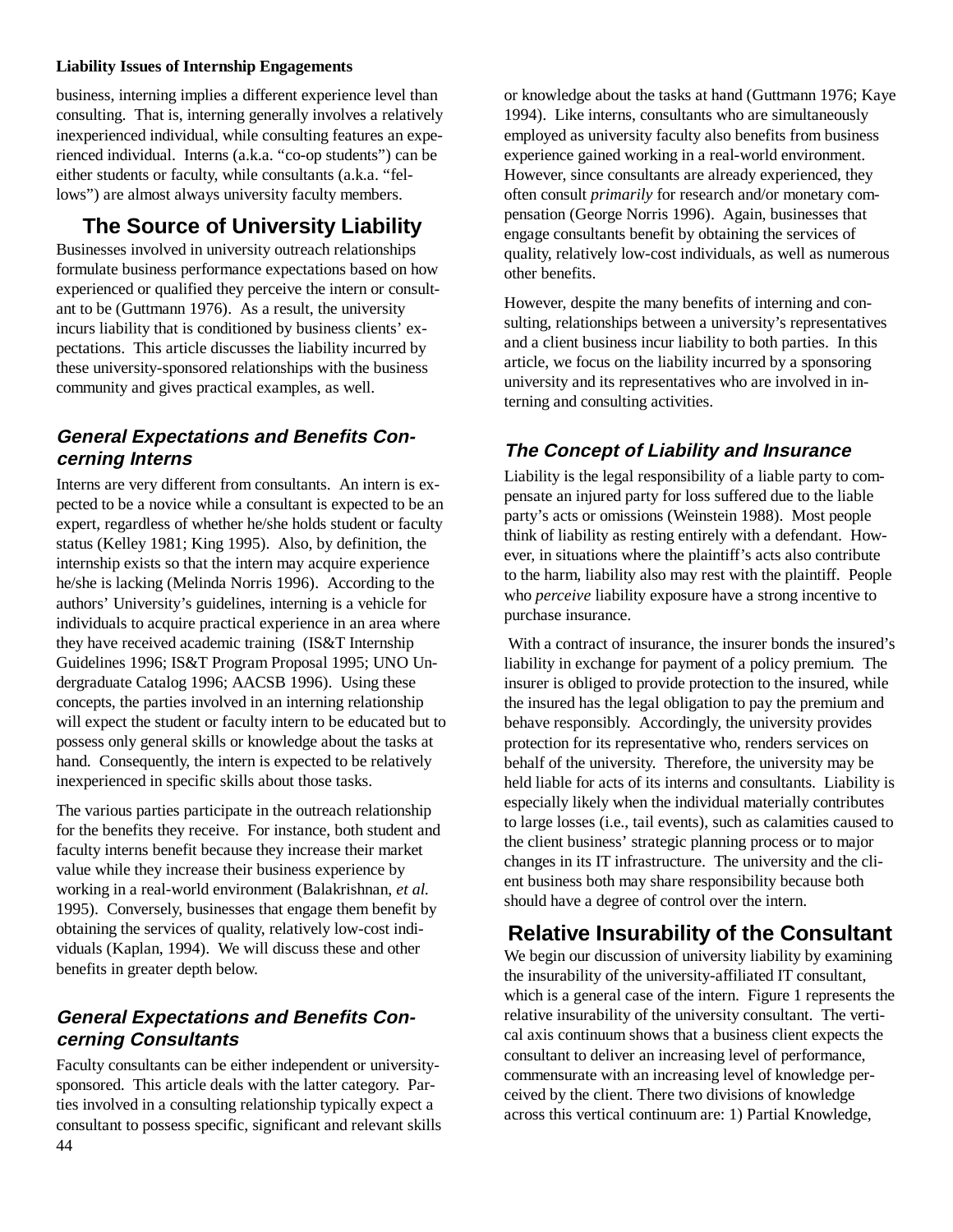which begins from a low of Ignorance and leads up to the threshold of Competence, and continues through 2) Reason to Know, which begins inclusive of minimal Competence and culminates with (the theoretical) Full Knowledge.

Reason to know is a legal term that describes a region of knowledge that is capable of producing levels of performance all the way from competent to outstanding. The lowest range of reason to know, located at the middle of the vertical axis continuum, is the threshold of competent performance. Therefore, reaching that threshold of competence indicates that the consultant has attained minimal control or mastery of the knowledge in his/her field and is capable of exercising



**Figure** 1 - Relative Insurability of Consultants, Based on Certification and Competence (Peak and O' Hara 1998).

it. Technically, reason to know is demonstrated by the acts, the words, and the circumstances surrounding the execution of the consultant's duties (Weinstein 1988). Legally, the university becomes liable when its consultant has acquired sufficient control to reach reason to know. Beyond mere competence, we show Actual Knowledge as the upper range of reason to know in Figure 1. It represents the high level of subjective consultant knowledge that is desired by a client. Unfortunately, people find it difficult to objectively verify precisely when the consultant acquires reason to know, and even harder to objectively recognize the attainment of subjective actual knowledge.

Certification, on the horizontal axis continuum, is an objective proxy, a signal, for actual knowledge. When the consultant is certified, i.e., graduated, he/she is recognized as having acquired actual knowledge *at that point in time*.

Although competence is a minimally acceptable subjective standard, it is certification that objectively assures the client, via a third-party appraisal, that the consultant has attained actual knowledge.

The liability test for competence/reason to know is substantially less rigorous than for actual knowledge, because reason to know may be established even if the consultant has *never* achieved actual knowledge. For example, merely having been exposed to knowledge (called "receipt of notice") can trigger liability by legally establishing that the consultant *should* possess the knowledge, even if he/she never acquired it. Using an analogy, prominent publication

> of a critical IT requirement in *MIS Quarterly* can constitute receipt of notice for a subscriber, triggering liability. This surprising dilemma places sponsoring universities at risk for consultants who do not pursue continuous professional development.

The Figure 1 horizontal axis shows Consultant Experience relative to a continuum defined by standards of professional certification. The two divisions of this continuum are: 1) *Uncertified Activity,* which leads from the left to the threshold of certification, and 2) *Certified Activity,* which begins inclusive of certification and increases in experience level to the right.

Certification delineates a definitive, binary condition: either the consultant is certified or is not. At the threshold of certification, the consultant is certified as competent in, *and* having actual knowledge of, his/her field.

Historically, clients have shown preference for consultants whose knowledge is certified, either by governmental licensure, academic graduation, or by professional standard.

#### **What is Valued More: Actual Knowledge or Certification?**

In our experience, businesses value actual knowledge more highly than certification because actual knowledge is more closely linked with production. Certification is valued only as a proxy. It is also a typical prerequisite to a legal remedy, but since the remedy is *not* production it will be only reluctantly pursued. Nevertheless, a tail event caused by a consultant could induce a business client to invoke the remedy, which approximates the filing of an insurance claim. Recognizing the university as the *de facto* insurer, recall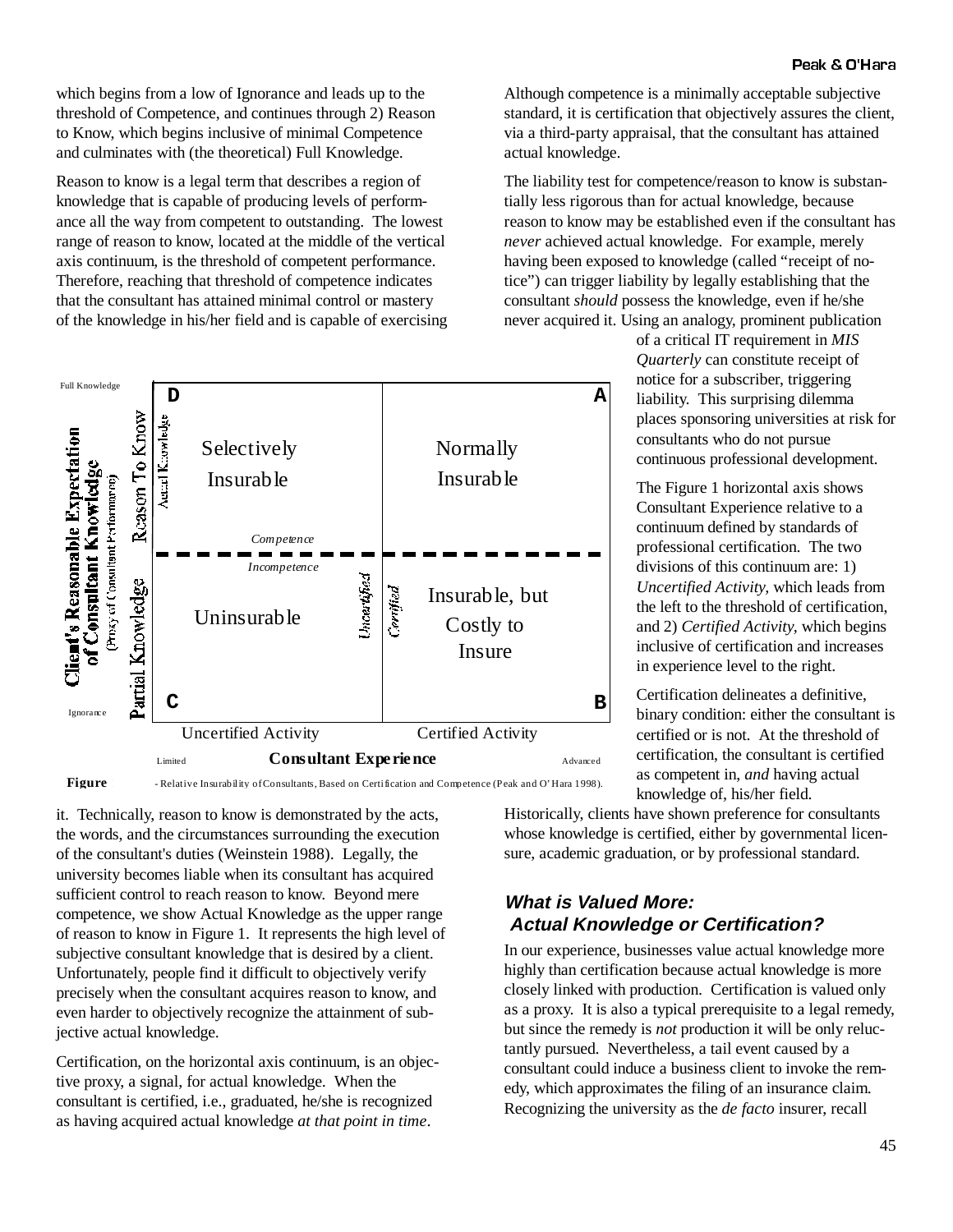Figure 1 divided relative consultant insurability into four quadrants, starting in the upper right with Quadrant A and reading clockwise through Quadrant D. The reader is referred to (Peak and O'Hara) for in-depth discussion of Figures 1 and 2.

# **Relative Insurability of the Student Intern**

An extension of Figure 1, Figure 2 describes the insurability of student interns. The axes and quadrants of Figure 2 closely correspond to those of Figure 1. Figure 2 phases are



**Figure 2** - Relative Student Intern Performance Capability, Through Four Phases (Years) and into Certification (Peak and O'Hara 1998).

directly related to and therefore represent student grade levels (e.g., freshman, sophomore, junior, senior), where degree certification is granted following the final phase (phase four, for undergraduate students) of the student's university experience. The vertical axis in Figure 2 plots the continuum of the Client's Reasonable Expectation of Intern Performance, and also plots the student intern's knowledge, progressing from Ignorance to Full Knowledge. The horizontal axis plots continuum of the student Intern Experience, where the intern's control over personal performance progresses from Limited to Advanced. When the intern's experience reaches a mid-axis level, the intern receives certification, analogous to reaching reason to know. Now, Figure 2 differs from Figure 1 with respect to the vertical axis, where it displays the student's educational progression, culminating at mid-axis with the student's graduation (i.e., certification of attaining reason to know).

#### **Summary of Intern-incurred Liability**

Regardless of how many persons are involved in an internship engagement, liability flows towards all parties who knowingly and voluntarily control the outcomes. When an internship results in a significantly unfavorable outcome (e.g., a tail event), the apparent candidate for defendant is the intern, because, by definition, the intern is inexperienced. Realistically, however, the intern is the person *least* likely to hold *primarily* liable by law, since the intern is the person least likely to possess the requisite control. Under normal circumstances, the intern's university, the client, and the fac-

> ulty supervisor, in that order, bear true primary liability. The university, in its role as advisor and teacher, and the client organization, in its role as employer and/or trainer, logically should have far greater knowledge than the intern should. In addition, internships traditionally feature university and/or client supervision, so both supervising parties should be prepared to intercept and mitigate unfavorable outcomes.

> Supervising faculty, like competent faculty consultants, normally act from Quadrant A in Figure 1. Although they are normally insurable by the sponsoring university, Quadrant A individuals may likely experience personal primary liability, while Quadrant C students will not. In an internship, the faculty supervisor, in effect, absorbs potential intern liability and increases his/her own. However, this increased exposure is, in

turn, absorbed by a shield of contractual university affiliation--a shield that both protects the faculty member via university indemnification. Even if liable, the intern and the lone supervisor are distinctly unattractive as a defendants. Typically, they lack substantial economic resources to fund a court-ordered repayment. In addition, juries historically have sympathized with small litigants, so that plaintiffs seek defendants with deep pockets. Therefore, the law will tend to hold the university and/or the client liable for placement and consequences of an incompetent intern, in the absence of outrageous, irresponsible, or illegal acts by the intern.

Faculty interns merit additional discussion. Despite the liability shield, relatively speaking, faculty interns incur a greater primary liability than student interns do, and they are slightly more attractive as potential defendants. In Figure 2, a faculty intern occupying Quadrant C (i.e., uncertified and incompetent) will be exposed to greater liability than a Quadrant C student intern for a number of reasons. First,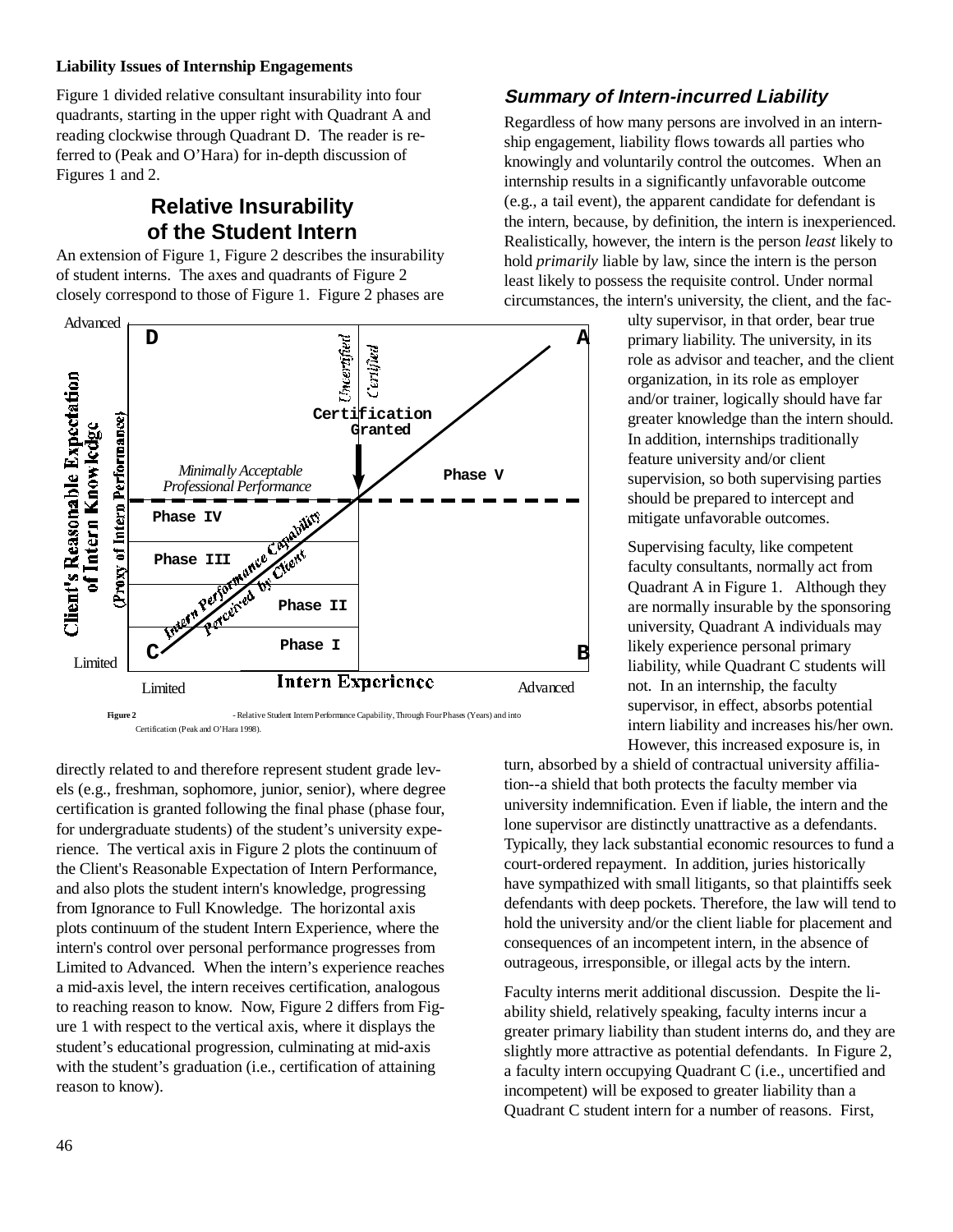faculty have the more extensive education and perceived potential; their incompetence is less expected. Second, faculty interns are far more likely than student interns to be attractive defendants, in a monetary sense. Unlike most student interns, faculty interns will have an income and some accumulated assets. In addition, they are often are covered by insurance, either through their own policies or through university indemnification. Third, faculty enjoy an elevated social standing in the eyes of the community. In court, this elevated social standing may increase faculty liability. For example, if a jury recognizes that the faculty intern is operating in Quadrant C (i.e., uncertified and incompetent), instead of Quadrant A (i.e., certified expert), the jury may still impose the expectation that all faculty interns are uncertified experts acting from Quadrant D. Thus, the burden of liability is greater for the faculty intern than the student intern because the community views a faculty intern as a better risk.

### **Why Businesses Engage Interns**

The inevitable question is: if businesses can expect interns to perform incompetently, then why would businesses engage them? Actually, there are many good reasons for businesses to engage interns. These same reasons apply to consultants, as well. Six reasons are that these individuals provide the business with:

- Temporary commitments
- Minimal cost of benefits
- Access to special, state-of-the-art skills
- Support for the hirer's perspective
- A fresh viewpoint

• An enhanced image to peer firms and to the community Business clients often seek out interns for temporary engagements, to serve as "temporary employees" with no longterm commitment on either side. Temporary engagements offer significant cost savings, which stem from reduced intern training needs (in knowledge areas acquired through university study) and near-zero employee benefit obligations. With interns, businesses may be able to quickly augment business operations, for example, to meet transient demand on the firm. The serviced transient demand can have several origins, for example: 1) a large, one time project (e.g., a Year 2000 project), 2) a transition period when additional in-house training is needed or additional staff is needed (e.g., introduction of a new software application), or 3) even a cyclical demand increase (e.g., software upgrades).

Interns may give employers access to special, current skills and knowledge, a primary strength of viable university internship programs (AACSB 1996; George Norris 1996). Skills possessed by an intern may be skills not available at

the firm. For instance, interns may provide expertise in one skill area (e.g., systems development theory) in exchange for on-the-job training in another (e.g., systems development experience) (Balakrishnan, et al. 1995). Lastly, the skill may be in short supply (e.g.,  $C_{++}$  skills), and the client may use interns as a tactic for filling skill demand.

According to the "new blood" theory, interns also may provide a fresh viewpoint on the business client's array of strengths, weaknesses, and opportunities (Gault 1996; Stroh, et al. 1996). Under this theory, the client seeks out interns as part of the in-house training program, when the intern is expected to "teach" as much or more than he/she learns. The "new blood" motive stems from the client's desire to introduce new ideas into the organization.

The client may wish to gain support or validate a personal perspective on a situation. In addition, the client may wish to appear proactive or to appear supportive of university. A friendly working relationship between the university, its representatives, and the business community contributes to mutual good will, benefiting all associated parties (AACSB 1996).

### **Intern Performance Oversight**

A secondary benefit of the university-sponsored internship process is that it provides the business client with special oversight skills, including selection and monitoring services performed by a faculty supervisor. Faculty internships may require similar oversight by a department chair or an associate dean. Interns also will require oversight by the client's regular employees. Based on the information collected from each oversight process, the university can assess and adjust its programs, benefiting future students, interns, and clients.

### **Internships Sponsored by Nonuniversity Organizations**

The growing importance of internships is further evidenced by the emergence of non-university organizations that also sponsor internships. These organizations may function either as a clearinghouse or as a broker. An organization in our region, the Applied Information Management (AIM) Institute, functions as both.

AIM, a consortium of academic and business organizations, contacts businesses and encourages them to post IT internships. Currently, more than 80 businesses post intern positions with AIM. These businesses will review the applicant resumes provided by AIM and set up interviews with selected candidates. AIM also accepts unsolicited applications from individuals, recruits individuals, and conducts career fairs to fill the vacant internships (Mills 1997). All parties may search company and candidate listings at the AIM web site, located at http://www.omaha.org.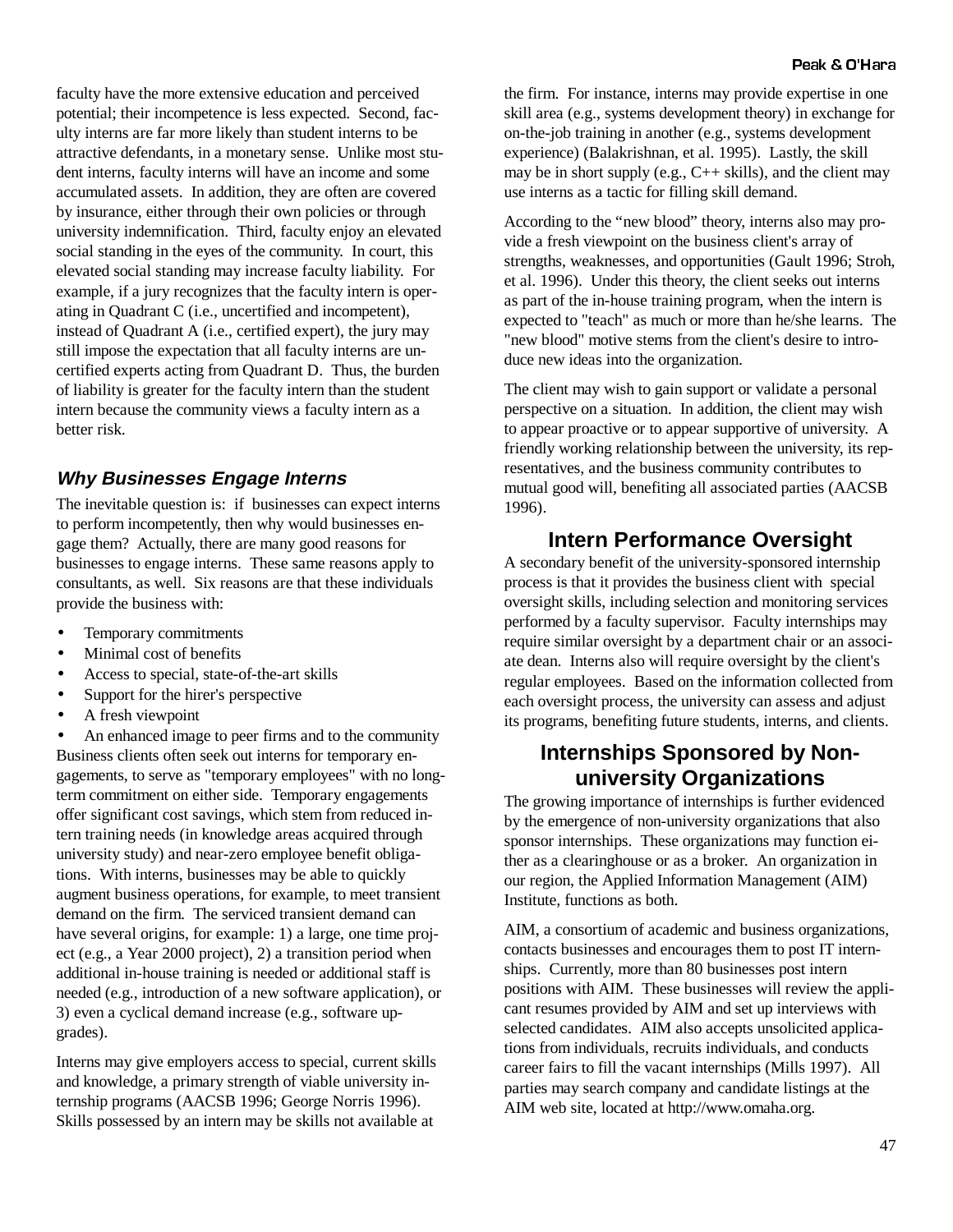In economic terminology, AIM "makes a market" for interns. It acts as a clearinghouse, whose dimensions are defined by client specifications. It also acts as a broker, matching candidate qualifications with intern jobs. AIM accepts applications without pre-screening them. AIM merely facilitates the process, allowing the market itself to equalize demand and supply. The market is very active, with more than three-fourths of all internships eventually resulting in full-time employment. Academic postings and faculty internships are equally open (Sweeney 1997).

For example, one large company, which was not well structured to handle interns, so it seldom hired them. With interns, the company was legally obligated to address issues that include job security, training, seniority, benefits, and compensation--a process that was identical to that of its longer-term employees. Union issues also presented challenges. Currently, AIM performs a placement service for this company and pays the intern salary, while the company reimburses AIM and still benefits from IT interns. The company is freed from dealing with employment issues, while AIM opens doors for both the company to employ interns and for students who have no other universitysponsored internship opportunities. Some internship programs at our university work with AIM, as well.

From a liability perspective, AIM internships shield the universities because AIM places screening and supervising responsibility squarely at the feet of the employing business. However, if an AIM internship is coupled with an academic credit, then the university shares that liability. Just as with university-sponsored internships, AIM internships lower hiring risk to participating companies. AIM's director notes: ". . . (the interning of students) gives businesses a chance to see an employee without a long-term employment contract. It's hard to terminate employees these days. Internships usually don't have employment contracts, benefits, and so on. If the employer doesn't like the intern, there is no need for termination--the internship just ends (Sweeney 1997)."

AIM's interning role is a result of an imperfection in the regional job market. First, there is a deficit in the corporate community. Most corporations deal with interns on an *ad hoc* basis: they have not institutionalized their intern budgets, interviewing and hiring techniques, policies, or interactions with the originating colleges or universities. Nearly all internship activities are localized at the departmental level. Second, there is a deficit in the academic community. Most universities have not institutionalized their internship activities, either. Many professions do not require internships because supervising faculty must work without compensation or release time. However, internship policies are usually loosely localized at the college or university levels. Colleges of Education, because of licensure

requirements, have fairly formalized procedures. However, in colleges frequented by IT students (e.g., engineering, IS, computer science), internship activities are often run at the departmental level. There, academic internships may be heavily dependent on the personal enthusiasm and work ethics of the faculty supervisor. In addition, locating an internship may depend on skills of the individual intern. Therefore, the university greatly contributes to the success of internships by institutionalizing them, as with many IS/IT degree programs. Techniques include allocating college credit, advisory interaction between faculty advisor and client supervisor, and through formal assessment procedures.

### **Demand for IS/IT Internships**

The rising demand for competent IS/IT employees is fueling the growth of internships throughout the nation. The Chronicle of Higher Education (June 8, 1995) found that relative change in growth in bachelor's degrees in IS/ITrelated fields is actually *negative*. Fields experiencing negative growth in degrees awarded included mathematics (- 11 percent), engineering (-11 percent), engineering technology (-30 percent), computer and information sciences (-33 percent), and communications technology (-87 percent), compared with an average change across all fields of 17 percent.

### **Why Internships Should not be Mandatory for all Students**

We believe that universities should avoid making internships mandatory for several reasons. First, the quality of the average internship opportunity is sure to decline as their number swells to contain the entire student body. The university should wish to secure only *meaningful* learning opportunities for its students, and mandatory internships will defeat this objective. Second, as the number grows, the quality of the average intern is likely to drop. The university's ability to secure internship opportunities will be directly influenced by business perceptions of intern quality. Third, some of the university's students may be minors who cannot participate in internships due to age, and cannot be contractually obligated. Fourth, university liability will increase significantly on three fronts: 1) interns placed in unsafe environments, 2) interns making errors, and 3) interns perceiving an "unreasonable" denial of an opportunity to graduate.

### **University Control of Intern and Consultant Liability**

A university can control its liability exposure by minimizing the adverse effects of its interns and consultants who enjoy the shield of university indemnity. Since the sponsoring uni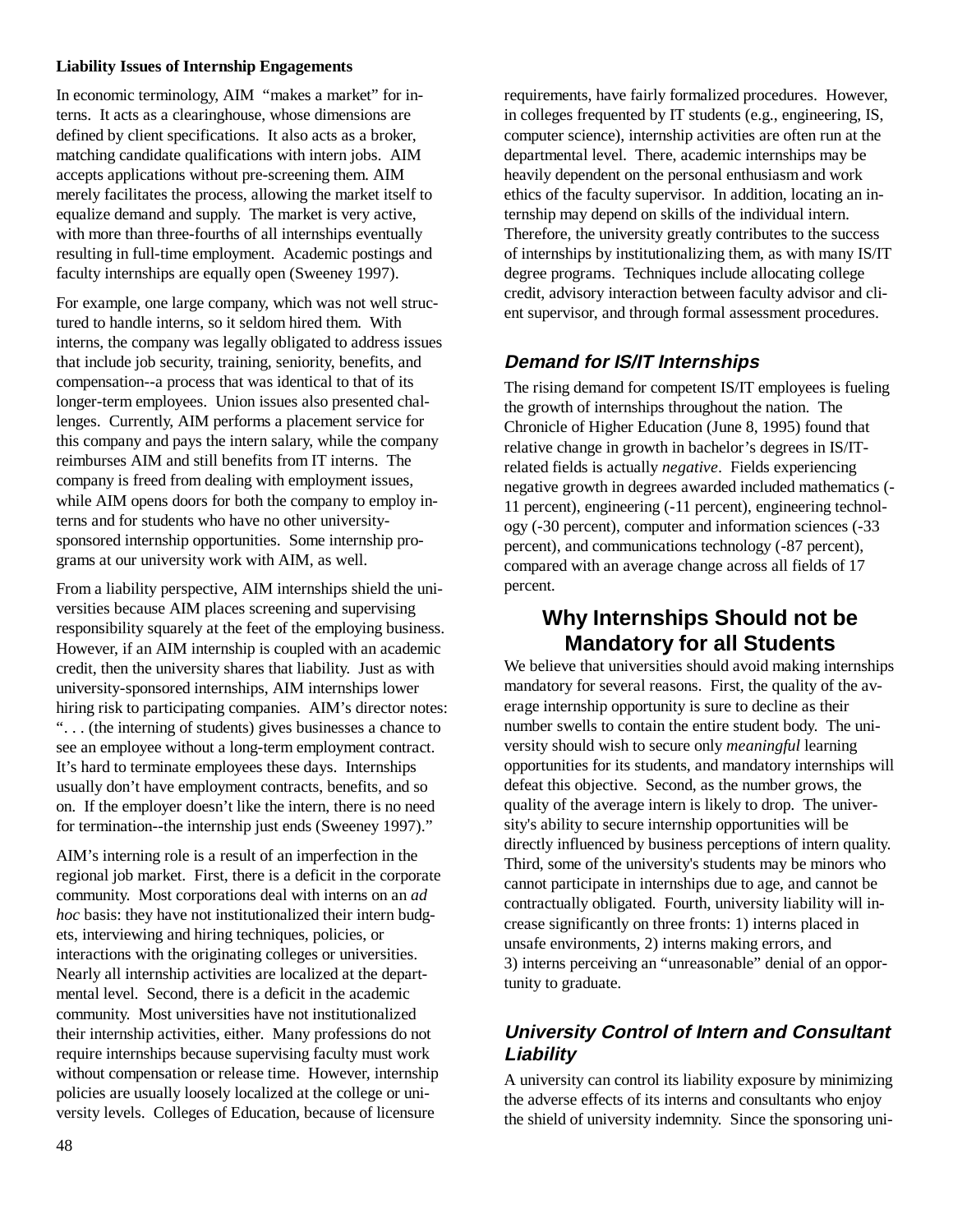versity typically bears primary liability for actions of all of these individuals, it should exercise priority control over its risk exposure and tail event avoidance in its outreach relationships. Hence, a well-managed university will proactively screen and supervise all its affiliated interns and consultants.

Each party to an outreach relationship has a degree of control over the relationship and therefore bears some potential liability within it. Poor communication as to assigned responsibility is often the root cause of error, loss, and liability. In managing its risk, the university would do well to alert all parties to their respective duties, controlling the engagement outcome. Each party experiences overlapping scopes of authority--a situation conducive to acrimonious strife. Legal resolution of conflicts embedded in such a complex environment is likely to poison the environment: a court trial is an unfavorable context for resolving these types of disputes and is likely to damage public relations. As a result, both the university and business client usually will try to keep negotiations low-key. Proscriptive front-end planning--where the university establishes enlightened policies, standards, and procedures--is a far better alternative than destructive tail-end litigation.

The university can manage and control the formal creation of sponsored relationships. At a minimum, a university should require outreach relationships to be formalized with written, signed "academic contracts." For a contract to be legally binding, each party to the contract must have reached the age of majority. With minors, the age of majority varies by State, the normal age is between 18 and 21 years of age. A separate set of problems will confront a university that is placing minors into internship relationships. The university's responsibilities (read liability) will increase and the university's ability to manage risk will decrease. Contracts can help reduce the impact of self-promoting promises by will not do, as well as what the business client may reasonably expect as to performance. All academic contracts should describe the general terms of the university/client relationship, the financial terms, and the time requirements, including the start and end dates, as well as business-hour restrictions. Each university should have a policy on academic contracts with the business community. The authors have included one a template IS/IT intern and consultant contract in Appendix A.

# **Conclusion**

Responsible management of the university's internship and consulting risks requires an explicit, initial investment of institutional resources to establish polices and procedures appropriate for your institution and your business clients. It requires a commitment to continuous improvement, since all participants in the relationship (we hope) will be learning

from the experience. It also requires proactive riskconsciousness from all involved faculty and administrators. We emphasize that this consciousness will not spontaneously occur; it must be the result of good outreach management (National Society for Experimental Education 1998). Included in "good outreach management" is assuring that internships offer a genuine opportunity for a challenging learning environment.

We believe that academic institutions should continue to expand their business outreach activities because of the inherent educational benefits. However, by promoting more internships and consultancies, the university simultaneously increases the probability of a tail event. A tail event could result in significant financial losses for all parties, but such an event could damage long-term relationships with business clients, as well. Consequently, the university has a responsibility to manage these relationships with care. Its survival may hang in the balance.

#### **References**

\_\_\_\_\_\_\_. (June 8, 1995). Earned Degrees Conferred by U.S. Institutions, 1992-93. Chronicle of Higher Education , A37.

\_\_\_\_\_\_\_. (March 1997). Short-term vacancies. HR Focus 74.3, 7.

- AACSB (American Academy of Collegiate Schools of Business) (March 1996). Report on the Task Force on Leadership, St. Louis, MO.
- Balakrishnan, Anantaram; Stuart Brown, Duane Dunlap, and Robert Pahl. (Sept./Oct. 1995). "Interdisciplinary Industry-University Collaboration: Lessons Form an Operations Improvement Project." Interfaces 25.5, 12-41.
- Board of Regents of the University of Nebraska (1996). The University of Nebraska at Omaha Undergraduate Catalog 1995-96, Omaha, NE: University of Nebraska at Omaha.
- Frazee, Valerie. (Feb. 1997). Work/study programs give employers a sneak preview. Workforce 76.2, 19-20.
- Gault, Robert F. (Oct. 1996). The CEO's PC-literacy Challenge. Management Review 85.10, 29-31.
- Guttmann, Hans P. (1976). The International Consultant. New York, NY: McGraw-Hill Book Company.
- Internship Guidelines for Students of the College of Information Science and Technology. internal document. University of Nebraska at Omaha, Omaha, Nebraska March, 1996.
- Mills, Tim. (Fall 1997). AIM Wants to Help you Find a Job Online, PC Guide 3.3, 7.

National Society for Experiential Education, www.nsee.org.

- Norris, George A. (May 1996). Caps, Gowns & Insurance, Life Association News, 91.5, 102-112.
- Norris, Melinda. (Oct. 6, 1996). UNO Dean Seeks to Mold Information Specialists: Omaha World Herald, 1M, 3M.
- Peak, Daniel and Michael O'Hara. (1998). "Internship and Consulting Engagements in Information Technology: Management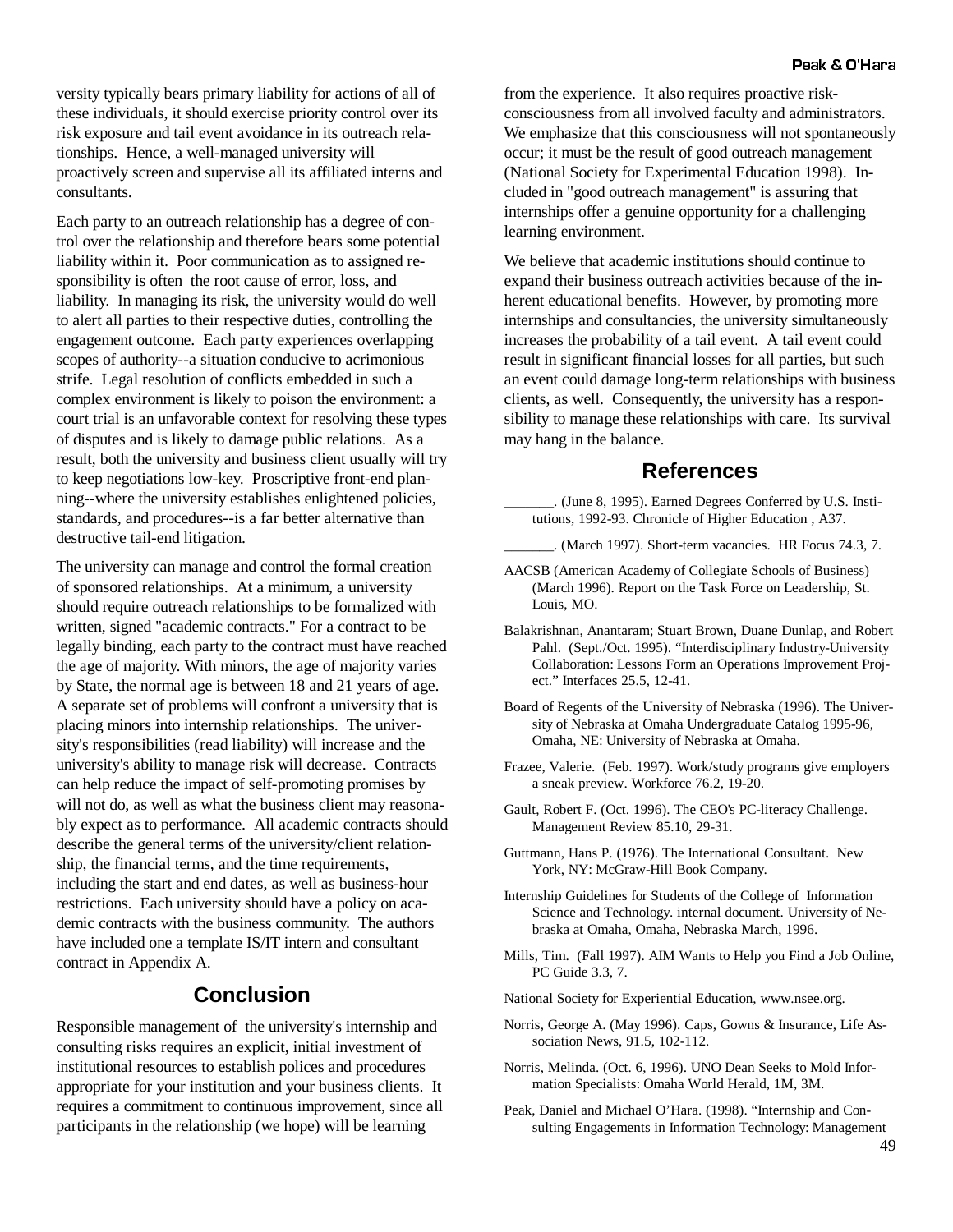of The University's Liability," Forthcoming in Journal of Management Issues.

Proposal for a Program in Information Science and Technology (March 1995). Internal document, Omaha, NE: University of Nebraska at Omaha.

Stroh, Linda K., Jeanne M Brett, Joseph P. Baumann, and Anne H. Reilly, Anne H. (June 1996). Agency Theory and Variable Pay

#### **Template Internship Academic Contract** 1. General terms of the relationship

This is an academic contract between the Intern/Consultant  $\begin{pmatrix} 0 & 0 & 0 \\ 0 & 0 & 0 \\ 0 & 0 & 0 \end{pmatrix}$ , and the Client ( ). Actions required of the Client may be completed by the Client Supervisor ( -1. The Intern/Consultant (circle one) has has not attained the age of

majority. This internship (circle one) is is not for academic credit. All parties agree that they are about to enter a complex relationship that

may appear to be a hybrid relationship with academic and employment aspects. However, the parties further agree that the academic relationship shall be superior and shall not be compromised by any requirements of any simultaneous employment relationship. Further, the parties agree that those in the academic relationship will not unreasonably frustrate the objectives of any employment relationship that the Intern/Consultant may have running simultaneously with the internship/consultancy. (NOTE: in the remainder of the this document the terms "Intern" and "internship" will be used instead of "Intern/Consultant" and "internship/consultancy.")

#### 2. Financial Terms and Time Requirements

The Client shall (a) pay the Errors and Omissions Policy premium (estimated premium \$); (b) pay the University \$ ); (b) pay the University  $$$ ;

and  $(c)$  compensate the Intern as follows (circle the letter for all that apply and fill in blanks were necessary):

RELATION SHIP

| a. |  | solely an academic relationship, no employment relationship |  |
|----|--|-------------------------------------------------------------|--|
|    |  |                                                             |  |

b. academic relationship coupled with employment relationship

c. solely an employment relationship, minimal academic relationship (i.e., no registration for academic credit).

COMPEN SATION

|                   | d. | zero dollars of compensation |                                    |
|-------------------|----|------------------------------|------------------------------------|
|                   | е. |                              | dollars per hour of compensation   |
|                   |    |                              | dollars per month of compensation  |
|                   | g. |                              | dollars per academic term of com-  |
| pensation         |    |                              |                                    |
|                   | h. |                              | dollars of compensation for the    |
| entire engagement |    |                              |                                    |
|                   |    |                              | there (circle one) are are not any |

item-8 payment obligations of the client.

The University shall pay nothing to either the Client or to the Intern, unless required by a separate document attached to this academic contract (see below, item 8, "Attached, Other Documents"). There (circle one) are are not any item 8 payment obligations of the University.

The Intern shall pay (a) the normal costs associated with enrollment for academic credit, (b) the normal costs associated with travel to and from the Client's place of business and/or the agreed upon site for the internship, and (c) the normal costs born by the Client's employees in compliance with the Client's requirements (e.g., dress codes). The Intern shall have no other financial obligations springing from this academic contract unless explicitly required by a separate document attached to this academic contract (see below, item 8). There (circle one) are are not any item 8 payment obligations of the Intern.

This engagement shall start on the  $\frac{1}{2}$  day of in the year . This engagement shall end on the  $\frac{1}{2}$  day of

. This engagement shall end on the  $\overline{a}$  day of in the year This engagement corresponds with the academic term (s)

#### 3. Description of responsibilities and duties:

Each party agrees to complete this academic contract and to complete all of item in good faith, and without arbitrariness or capriciousness.

a. of the University.

The University agrees to provide regularly scheduled off-site and on-site

Compensation Strategies. Academy of Management Journal, 39.3, 751-767.

Sweeney, Robert. Personal Interview. (April 4, 1997). Peak, Daniel and O'Hara, Michael.

Weinstein, Martin. (1988). Summary of American Law. Rochester, NY: Lawyers Co-op. Pub. Co.

academic supervision of the Intern's academic performance. This regularly scheduled academic supervision shall be scheduled by the Academic Supervisor in consultation with the Client and the Intern. No later than the start of the internship, the Academic Supervisor shall deliver to the Intern and to the Client a written schedule for such academic supervision. This schedule (circle one) is is not attached under item 8. However, all parties agree that the supervision provided by the Client should be more immediate and more significant in terms of immediate error detection than the academic supervision provided by the University.

The University agrees to obtain an Errors and Omissions Policy (or policies) covering the Intern and the Academic Supervisor in this engagement, to provide the Client, the Intern, and the Academic Supervisor with a copy of the Policy, and to bill the Client for the premium. This policy (circle one)

is is not attached under item 8.

 $\ddotmark$ 

The University agrees to provide the Client with forms for evaluating the Intern at the scheduled conclusion of the internship. These forms (circle one) are  $are not$  attached under item  $8.$ 

b. of the Client.

The Client agrees to provide a learning environment with genuine responsibilities appropriate for this Intern. The Client agrees to minimize irrelevant low-level office tasks (e.g., photocopying) assigned to the Intern. The Client agrees to provide the Intern with timely and significant on-site supervision of the Intern's performance, including timely and significant feedback on and guidance for the Intern's performance. At the scheduled conclusion of the internship, the Client agrees to provide the Intern, the Academic Supervisor, and the University h a written evaluation of the Intern's performance. The Client's evaluation will be on forms supplied by the University.

c. of the Intern.

The Intern is expected to devote no less than the storal hours and no more than total hours working at (report to address) as assigned by the Client. Additionally, the Intern is expected to devote no less than total hours and no more than total hours working at the University as assigned by the Academic Supervisor.

The Intern is expected to honor the Client's work schedule requirements, dress codes, and other requirements for employees at this level of engagement. The Client's dress code is is not other than normal business dress. The Client's dress code is is not attached under item 8. Attached, Other Documents. 4. Description of Objectives and Deliverables

The objective of this academic contract is to provide the Intern with a realworld context for the application and refinement of existing knowledge and skills, as well as fostering the development of new knowledge and new skills appropriate to this Intern.

The Client shall provide the Intern a work space including (circle all that apply) desk, telecommunications, computer, software, internet access, tools, and other Deliverables by the Client to the Intern (circle one) do donot include intellectual property, and ownership of such property (circle one) is is not provided for in Item 8.

The Client shall provide the University and the Intern a written evaluation on forms supplied by the University (see also item 3.b. above).

The Intern shall have two sets of deliverables: one for the Client and one for the University

The Intern's deliverables to the Client are . Deliverables by the Intern to the Client (circle one) do do not include intellectual property, and ownership of such property (circle one) is is not provided for in Item 8.

The Intern's deliverables to the University are for academic evaluation and are

Deliverables by the Intern to the University (circle one) do do not include intellectual property, and ownership of such property (circle one) is is not provided for in Item 8.

The University shall deliver to the Client (a) a copy of the Errors and Omissions Policy including a bill for the exact premium, (b) a written schedule for academic supervision, (c) an Intern trained to the level appropriate for this engagement, and (d) Deliverables by the

University to the Client (circle one) do do not include intellectual property, and